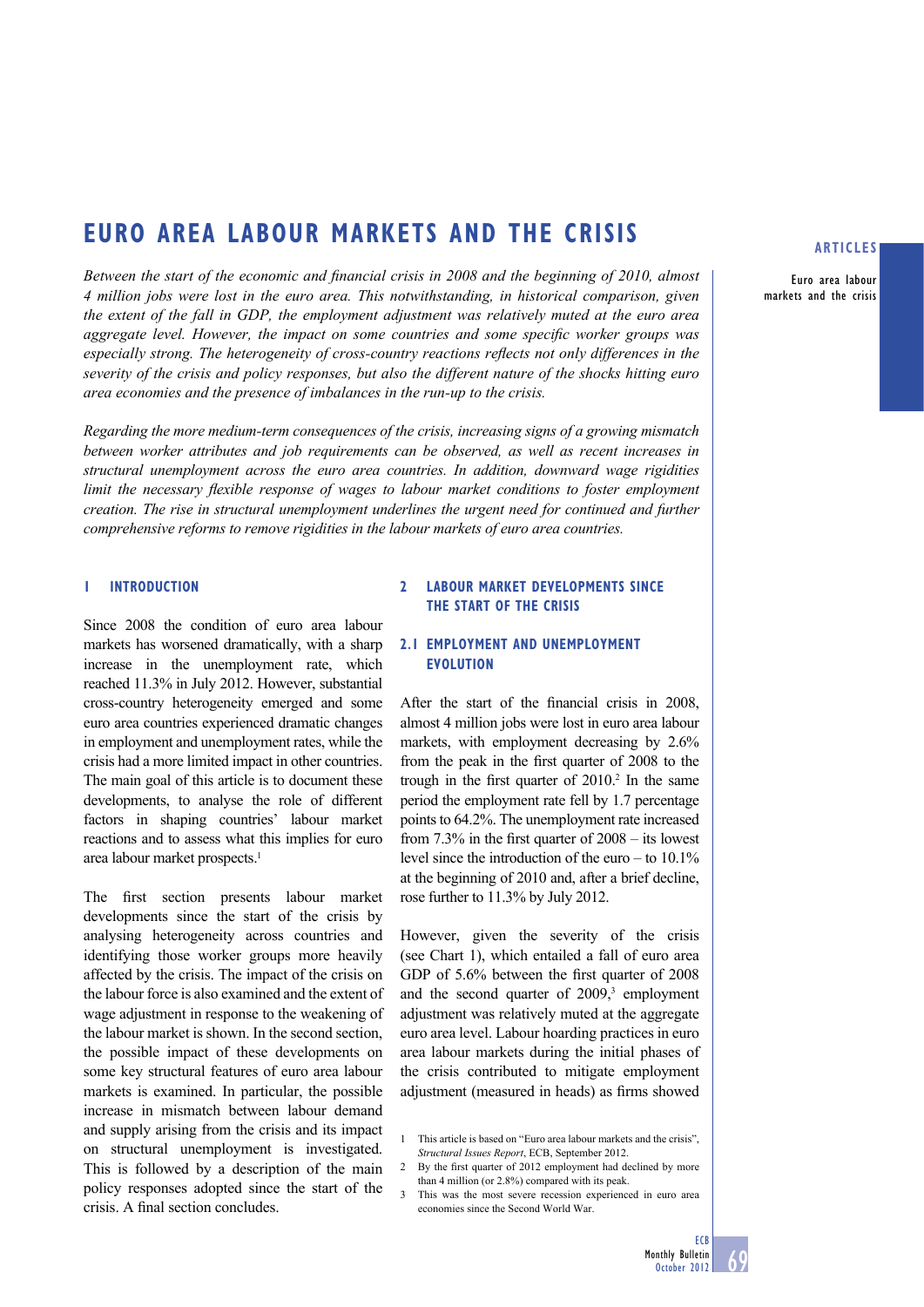

#### **Chart 2 Elasticity of employment and unemployment with respect to output during the crisis**

(change in employment or unemployment divided by change in output)



Sources: European Commission (national accounts), EU Labour Force Survey and ECB calculations. Notes: Elasticities are computed using country-specific peak-

to-trough data and annualised growth rates. Peaks are chosen<br>in the period from the first quarter of 2007 to the first quarter<br>of 2009 and troughs in the period from the first quarter of 2009<br>to the fourth quarter of 2011. shown in absolute value using the percentage point change in the unemployment rate as numerator

a widespread preference for forms of internal flexibility, such as cutting overtime and making use of short-time working schemes. In particular, the fall in total hours worked in the euro area (-4.5%) was considerably larger than the decline in headcount employment (-2.6%).4

Indeed, a key feature of the crisis is the very substantial degree of heterogeneity observed across individual euro area countries, where accumulated employment losses from peak to trough ranged from -16% to -0.4%. For instance, the number of jobs declined by less than 1% in Belgium, Germany and Luxembourg, despite their GDP fall being similar to the euro area average. By contrast, the number of jobs fell by more than 15% in Estonia and Ireland and by more than 10% in Greece and Spain. Differences in the severity of the crisis provide only a partial explanation of these developments since employment and unemployment elasticities to GDP differed remarkably across the euro area countries over this period (see Chart 2). In particular, the employment reaction to the change in economic activity was very strong in Spain and Ireland.

The nature of the shock may be a crucial factor influencing the transmission of the decline in GDP to the labour market. For example, the external component of the downturn (i.e. the collapse in world trade and exports during the initial quarters of the crisis) turned out to be temporary. As firms may have expected the output loss to be transitory, they may have retained workers in anticipation of the trade recovery. In contrast, a bursting property bubble (implying more permanent restructuring) implied a need for more labour adjustment so that firms were less able to retain staff. In this respect, panel a) of Chart 3 suggests a positive (and significant) link between the relative size of the change in exports (in percentage points of

4 This is the peak-to-trough decline between the second quarter of 2008 and the third quarter of 2009 and between the first quarter of 2008 and the first quarter of 2010 respectively.

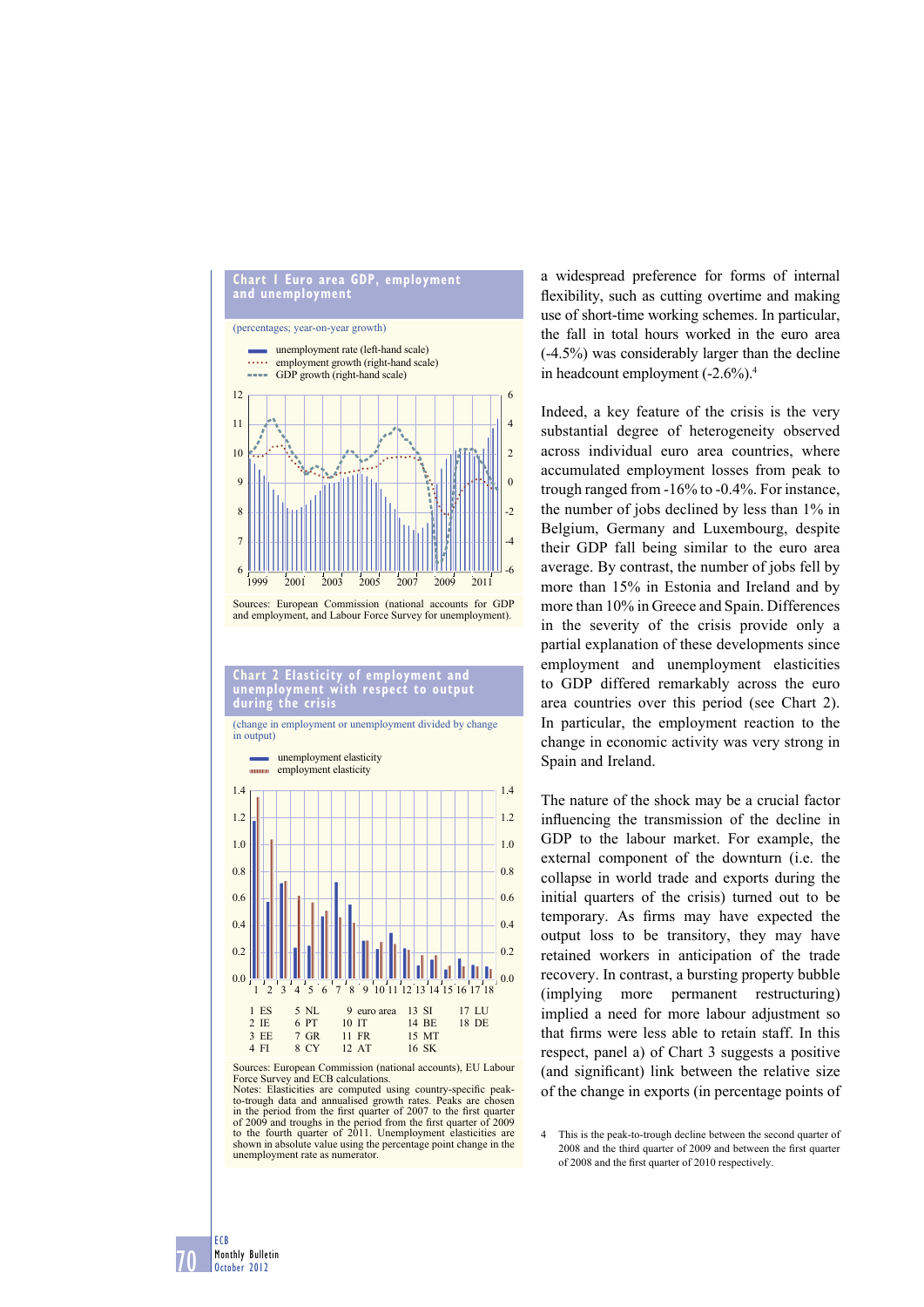Euro area labour markets and the crisis

GDP) and the observed employment elasticity across countries.<sup>5</sup>

By contrast, panels b) and c) of Chart 3 show that countries with strong pre-crisis credit growth and current account deficits had a higher



y-axis: employment elasticity to GDP



Sources: Eurostat, European Commission, ECB calculations, national sources for Estonia, Malta and Slovakia, and IMF World Economic Outlook database.

employment elasticity. Other country-specific factors also had an impact on the extent of employment adjustment during the crisis; for instance, labour markets characterised by higher shares of temporary contracts before the crisis exhibited disproportionately higher employment losses and increases in unemployment.

Large divergences were also observed across worker groups in euro area countries. Employment losses were heavily concentrated in manufacturing and construction. The employment adjustment in construction was especially significant in Estonia, Ireland and Spain, in part reflecting a correction to the previous boom in the housing sector. Partly as a result of the strong employment losses in manufacturing and construction, the lessskilled and young workers were the hardest hit by the crisis. In particular, low-skilled workers were more severely affected (see Chart 4a). By contrast, high-skilled employment continued to grow over the whole period, albeit at a slower pace than before. Younger workers were especially hit by the crisis. In contrast, it is remarkable that the employment of older workers (55-64 year olds) showed a clear rise over the crisis period (see Chart 4b). This better labour market performance of older workers may reflect the impact of several recent reforms in a number of countries in previous years, particularly pension reforms encouraging longer participation in employment of older persons.

Finally, developments in long-term unemployment show a significant impact of the crisis. The initial increase in unemployment was due to the newly unemployed who had lost their job. Hence, short-term unemployment rapidly increased between 2008 and 2009. As the crisis continued and the unemployed still experienced difficulties in finding a job, the number of long-term

5 Regarding this result, estimates based on Okun's law (which relates changes in GDP to changes in the unemployment rate) for separate components of GDP also show that unemployment is most sensitive to the consumption component of output, while foreign trade has the lowest impact on unemployment. Thus, the relatively low trade component elasticity seems to help explain why the unemployment rate in some countries did not increase as much as the typical Okun relationship would imply.

Notes: (a) The export shock is measured as the percentage point change of exports from 2008 to 2009 relative to 2008 GDP (chain-linked volumes). Data for Greece are provisional. (b) Measured as the average yearly credit growth between 2000 and 2008, except for Malta (2005-08) and Slovakia (2002-08). (c) Current account balance as a percentage of GDP; average for the period 2004-07.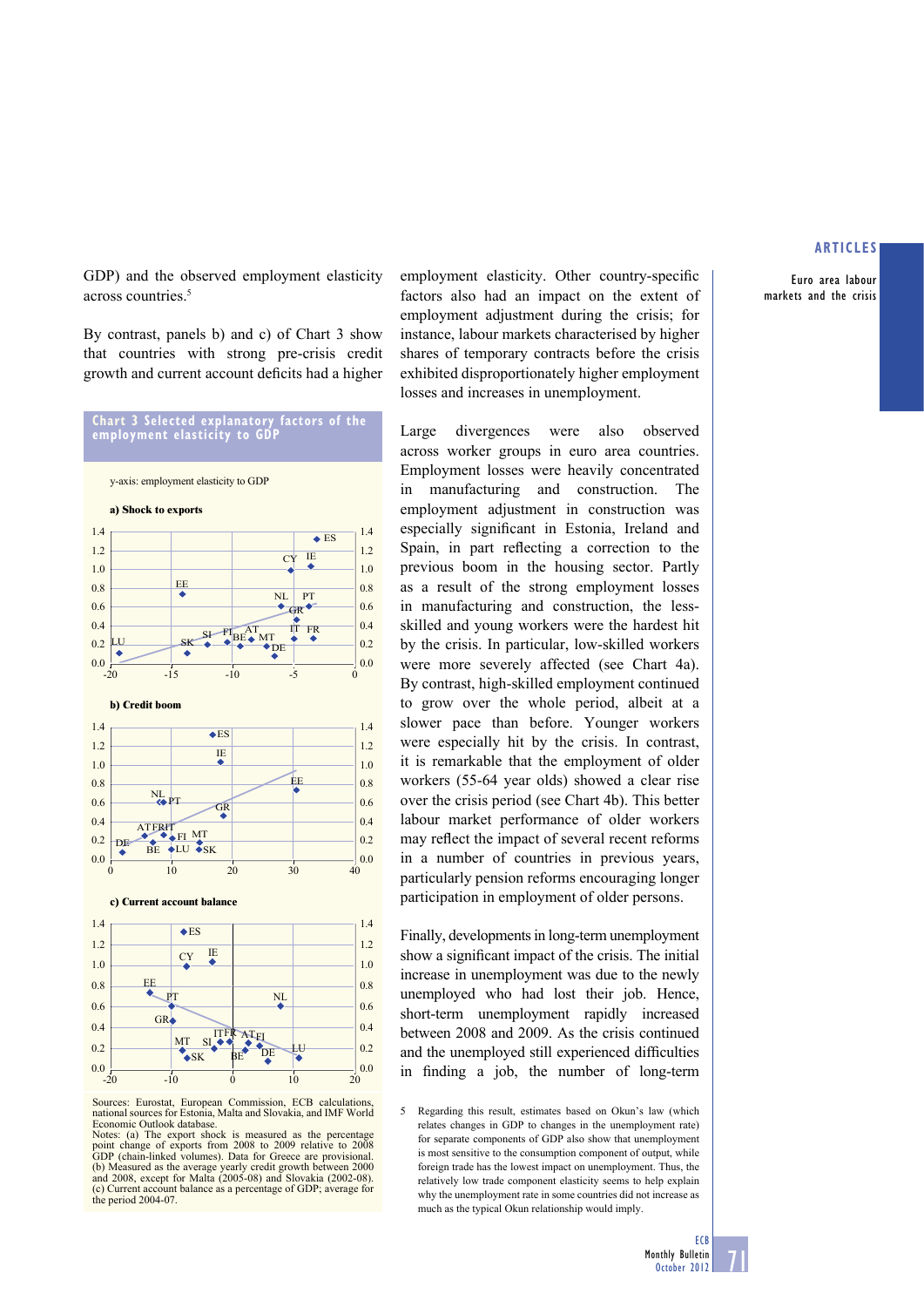

unemployed (defined as unemployment spells lasting longer than six months) started to increase at the beginning of 2009. Long-term unemployment in the euro area reached 67.3% of total unemployment in the second quarter of 2010, 7 percentage points higher than in the

first quarter of  $2008<sup>6</sup>$  Box 1 below adds to the above analysis by looking at labour market flows.

6 See Box 2 for a comparison between euro area and US unemployment developments.

# **Box 1**

#### **A FLOWS ANALYSIS OF THE IMPACT OF THE CRISIS IN EURO AREA LABOUR MARKETS**

An analysis of the recent evolution of gross worker flows (i.e. movements between employment, unemployment and inactivity) in euro area countries<sup>1</sup> can be very useful in gaining insights into labour market dynamics, since it may uncover differences in the dynamic properties of labour markets across euro area countries and their capacity to adjust to different shocks. This box uses Labour Force Survey (LFS) microdata for 13 euro area countries to analyse labour market dynamics, as these data allow changes in the labour market status of individuals to be tracked.

Chart A shows the average size of flows into and out of employment over the pre-crisis period (from the first quarter of  $2004$  to the second quarter of  $2008$ ) compared with the period since the start of the crisis (from the third quarter of 2008 to the third quarter of 2010). For the euro area 13 as a whole, workers representing around 4% of the total labour force have on average moved out of employment in each quarter since 2004. However, there are large differences across euro area countries: flows are around five times higher in countries such as Spain and Finland than in

1 Belgium, Germany, Luxembourg and Portugal are excluded from this analysis due to the lack of EU Labour Force Survey linked microdata.

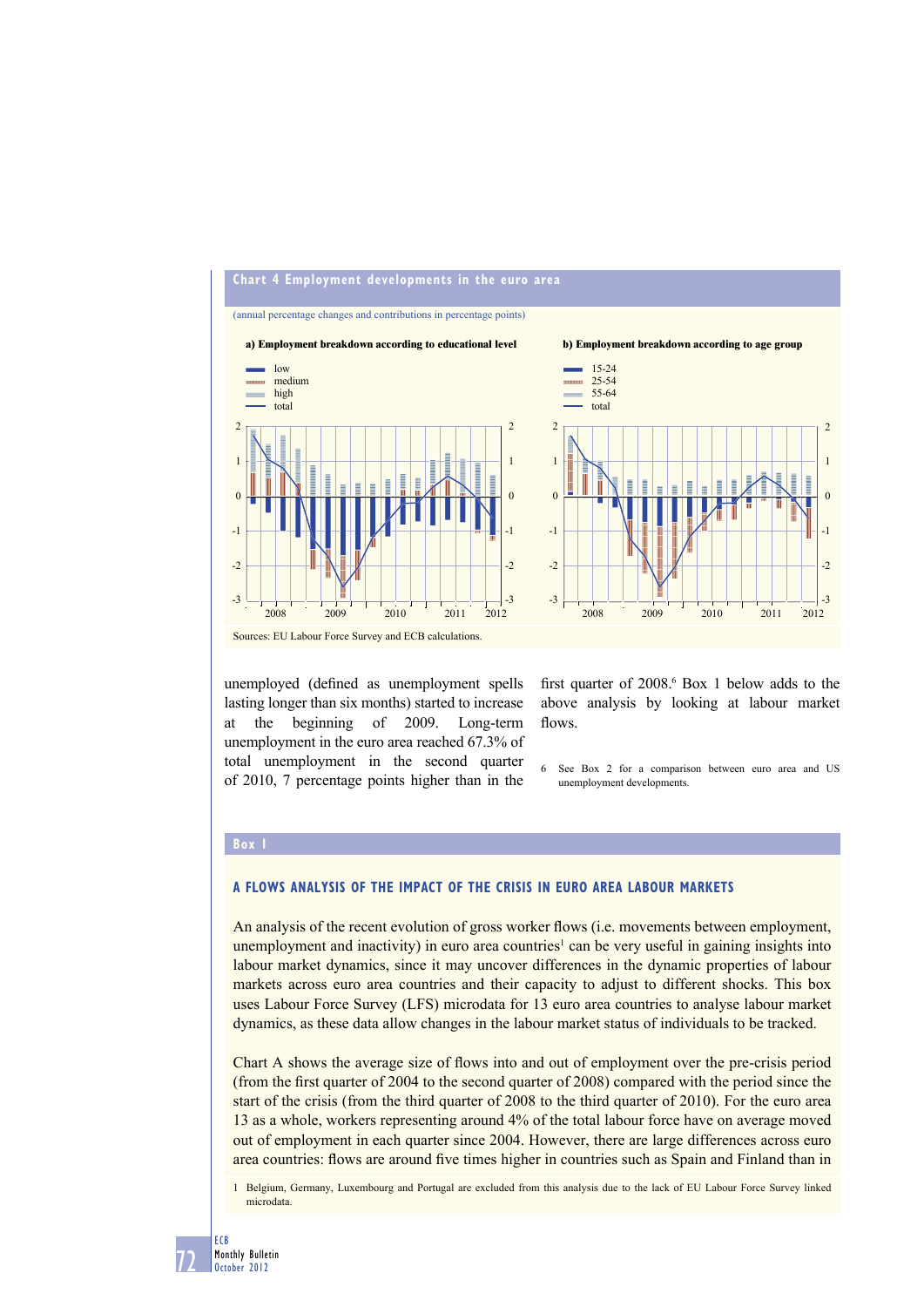Euro area labour markets and the crisis



Greece and Slovakia. Focusing solely upon the period since 2008, as expected, the fall in activity led to an increase in the job destruction rate (measuring movements out of employment) and a decrease in the job creation rate (measuring inflows into a new job). However, a larger increase was observed in the job destruction rate, with flows out of employment increasing from 4.2% to 4.7% of the labour force for the euro area 13 as a whole.

Regarding the impact of the crisis, the differences across countries are considerable. Employment outflows increased markedly in Estonia. Ireland and Spain. In this respect, the increase in exit flows from employment since the start of the crisis was significantly associated with the severity of the GDP fall, with a correlation coefficient of 0.7 between the changes in employment outflows and the accumulated fall in GDP across euro area countries.

LFS microdata allow an analysis of the impact of personal and job-related characteristics on these flows. The main results show that there is a clear pattern between age and the probability of losing a job, with younger workers facing much higher exit probabilities than older workers.2 There is also a clear inverse correlation between educational level and the probability of exiting from employment. As regards job characteristics, the employment adjustment is concentrated amongst those on fixed-term (i.e. temporary) contracts, especially in some euro area countries (Spain, France and Finland). Looking at sectors of activity, construction tends to show higher exit rates from employment to unemployment as the scale of the employment adjustment in the construction sector was much more pronounced than in other sectors.

Regarding unemployment flows, unemployment exit probabilities generally decreased in euro area countries during the crisis, albeit to varying degrees (see Chart B, which shows the flows out of unemployment as a percentage of unemployment). As expected, a marked negative relationship is observed between the exit rate probability and the duration of unemployment, suggesting

2 This result holds after controlling for the varying incidence of non-regular contracts and the sectoral composition of employment.

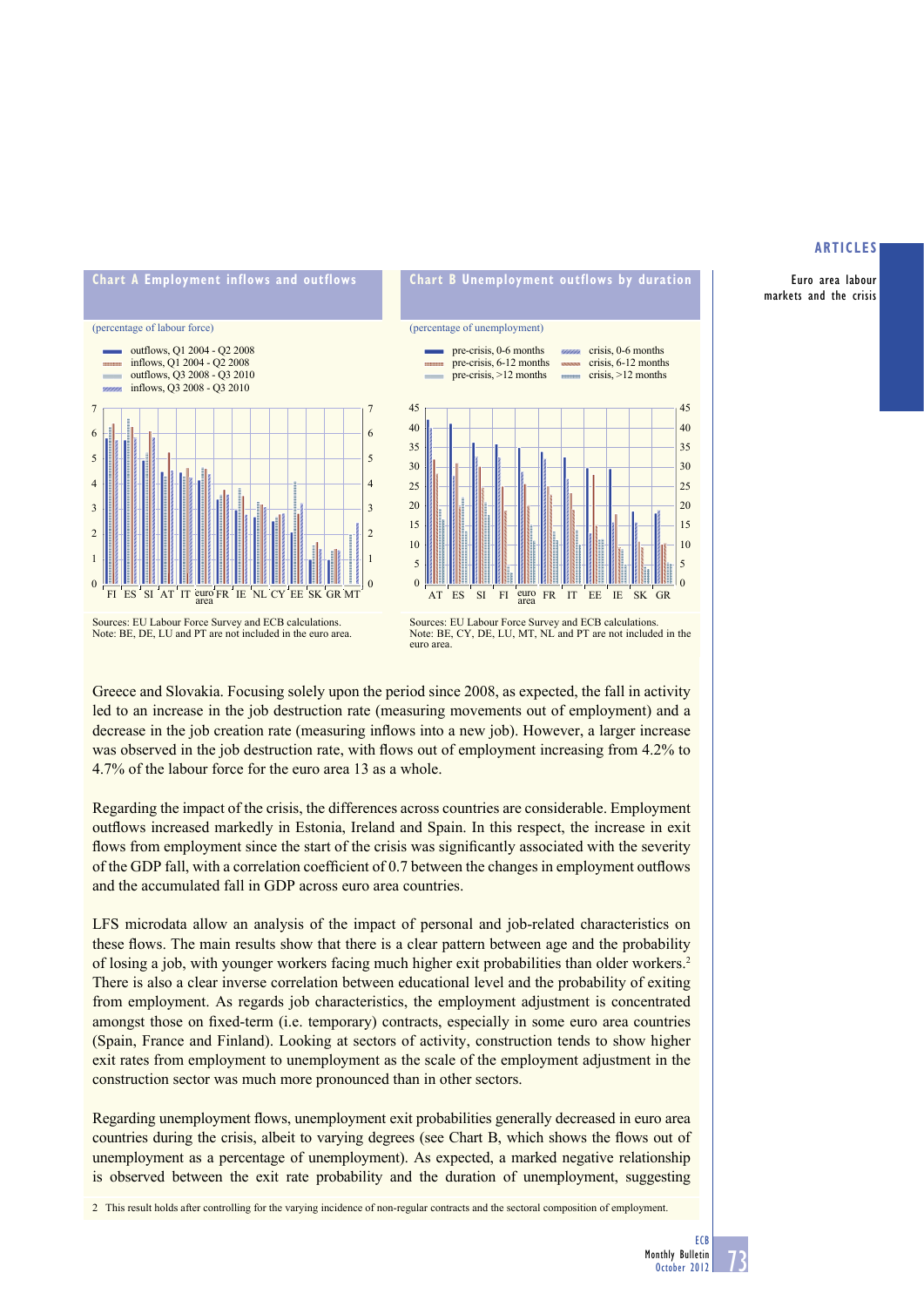the existence of difficulties faced by the longer-term unemployed in returning to employment. However, short-term unemployment spells have also been directly affected by the crisis. In a number of countries, short-term unemployment has increased rapidly as the probability of finding a new job has decreased markedly given low job creation rates.

## **Box 2**

#### **COMPARING RECENT UNEMPLOYMENT DEVELOPMENTS IN THE EURO AREA AND THE UNITED STATES**

Between the start of the recession in 2008 and the end of 2011, total employment decreased by almost 6 million in the United States (around 4.5% of the total prior to the recession), while euro area employment contracted by around 4 million (i.e.  $2.6\%$ ).<sup>1</sup> At the same time, the contraction in economic activity was of a similar magnitude, with peak-to-trough declines in real GDP of around 5% in both economies.

There are a number of reasons which may help to explain the lower employment losses observed in the euro area relative to the United States. These include a relatively lower overall exposure of the euro area to sectoral shocks in the construction and financial sectors, and a greater reliance on short-time working schemes in many euro area countries. The United States also experienced considerable labour supply reductions, which – though adverse in nature – helped to contain the rise in the unemployment rate.

These different labour market dynamics have led to a smaller increase in unemployment in the euro area than in the United States – albeit from a higher initial level (see Chart A). Overall, since the beginning of the crisis, the aggregate euro area unemployment rate has risen by around 4.0 percentage points to 11.3% in July 2012. The US unemployment rate rose initially from 4.8% in February 2008 to a peak of 10.1% in October 2009. By early 2010 both economies recorded unemployment rates of around 10%, but since then developments have been rather different. While the US unemployment rate has been declining, euro area unemployment has continued to climb.

Both economies have seen a considerable increase in the duration of unemployment since the onset of the crisis. Chart B shows

#### **Chart A Evolution of unemployment in the euro area and the United States**



Sources: Eurostat, US Bureau of Labor Statistics and ECB calculations.

Note: The latest observations are for the first quarter of 2012. 1) Data to 1995 are computed on the basis of developments in the euro area 12, i.e. excluding Cyprus, Estonia, Malta, Slovakia and Slovenia (as data are not available for all euro area countries). Subsequent data are for all 17 euro area countries.

1 For methodological differences in the compilation of employment data in the euro area and the United States, see the article entitled "Comparability of statistics for the euro area, the United States and Japan", *Monthly Bulletin*, ECB, April 2005.

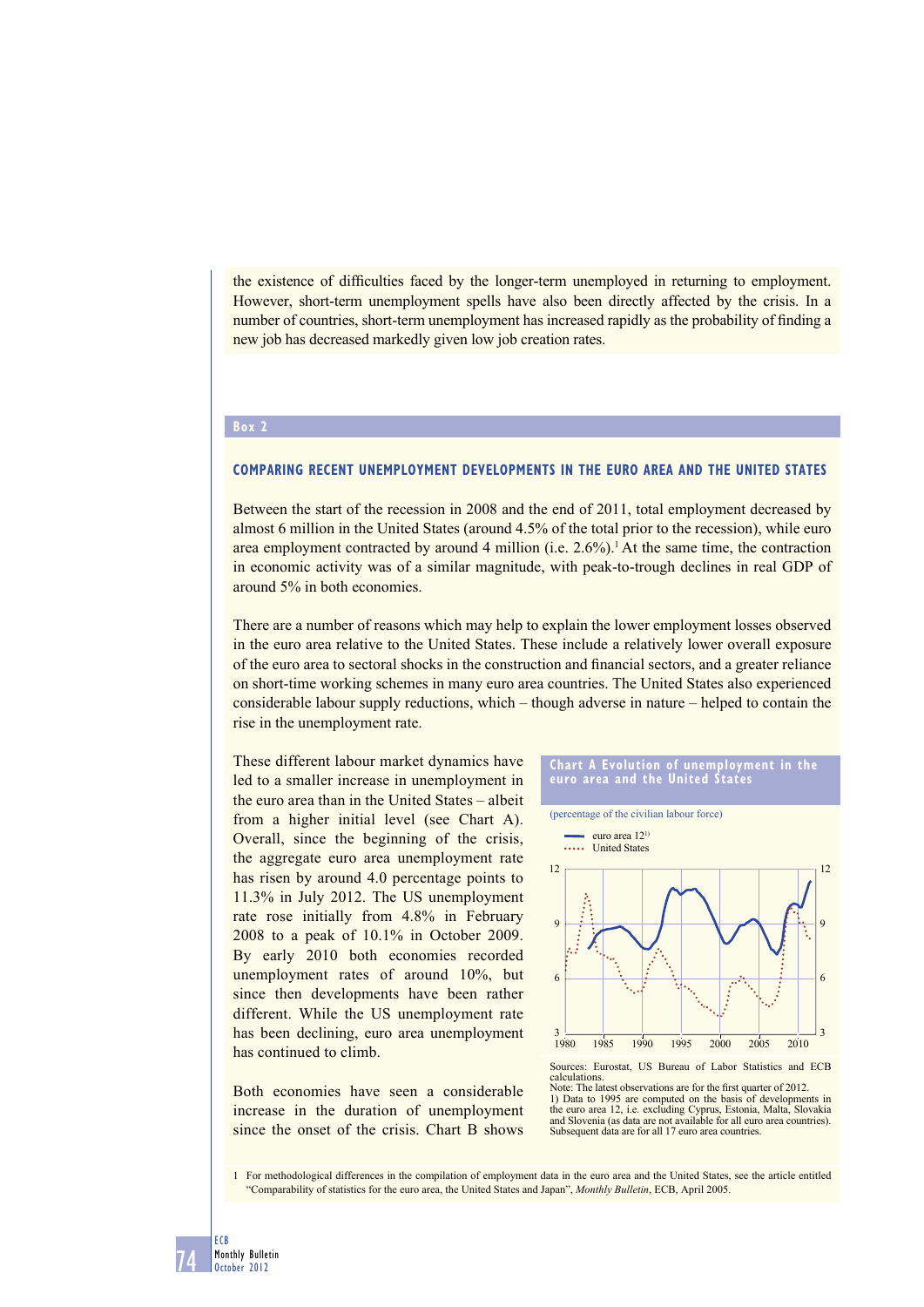Euro area labour markets and the crisis

the marked increases in the proportions of long-term unemployment (those out of work for six months or more as a percentage of total unemployment). Typically, the share of long-term unemployed in the United States is generally much lower than in the euro area. By contrast, the latest recession has resulted in a considerable increase in longterm unemployment in the United States due, in part, to the severity of the recession, but part is also likely to be due to the extension of unemployment benefit duration from 26 to 99 weeks in 2008, which raised the incentive to register as unemployed beyond the sixmonth horizon.

All in all, the impact of the crisis was deep in both economies, with a marked increase in unemployment rates, which raises some concerns about a possible increase in unemployment persistence due to the current crisis in both the euro area and the United States.

## **2.2 THE LABOUR SUPPLY REACTION TO THE CRISIS**

Regarding labour supply developments, in the years preceding the crisis, the euro area labour force was growing at an annual average rate of around 1.3%. In 2009 and 2010 labour force growth decelerated to an annual average of 0.2%. The latest data (up to the fourth quarter of 2011) show a similar picture, with an annual growth of 0.3% in total labour supply. Both population growth and participation rate evolutions contributed to this deceleration, although the slowdown in participation rates was stronger than that in population growth. Developments by age and gender show that the female labour force only experienced a deceleration in the positive growth rate, while the male labour force actually shrank during the crisis. By age groups, the labour supply of older workers (55-64 year olds) continued to grow during the crisis at rates similar to previous years, while the labour force of prime-age workers and especially younger workers was heavily negatively affected by the crisis.

#### **Chart B Unemployment duration in the euro area and the United States**

(those out of work for at least six months as a percentage share of total unemployment)



Overall, given the intensity of the crisis, labour supply seems to have shown a relatively mild reaction to the deterioration of the euro area labour market. This may be linked to the "added worker effect" (i.e. women entering the labour force in order to replace the lost income when the male of the same household loses his job), as well as the increased participation of older workers partly related to past pension reforms.

### **2.3 WAGE RESPONSES TO THE ECONOMIC DOWNTURN**

Turning to the evolution of wages, all four euro area nominal wage indicators presented in Chart 5 continued their upward movement at the beginning of the downturn in 2008. As regards compensation per employee and negotiated wages, this mostly reflected stipulations in wage contracts concluded before the crisis, since the average length of wage contracts in the euro area ranges between one and three years. The upward trend in negotiated wages and compensation per employee started to reverse around the second half of 2008. When hours worked are taken into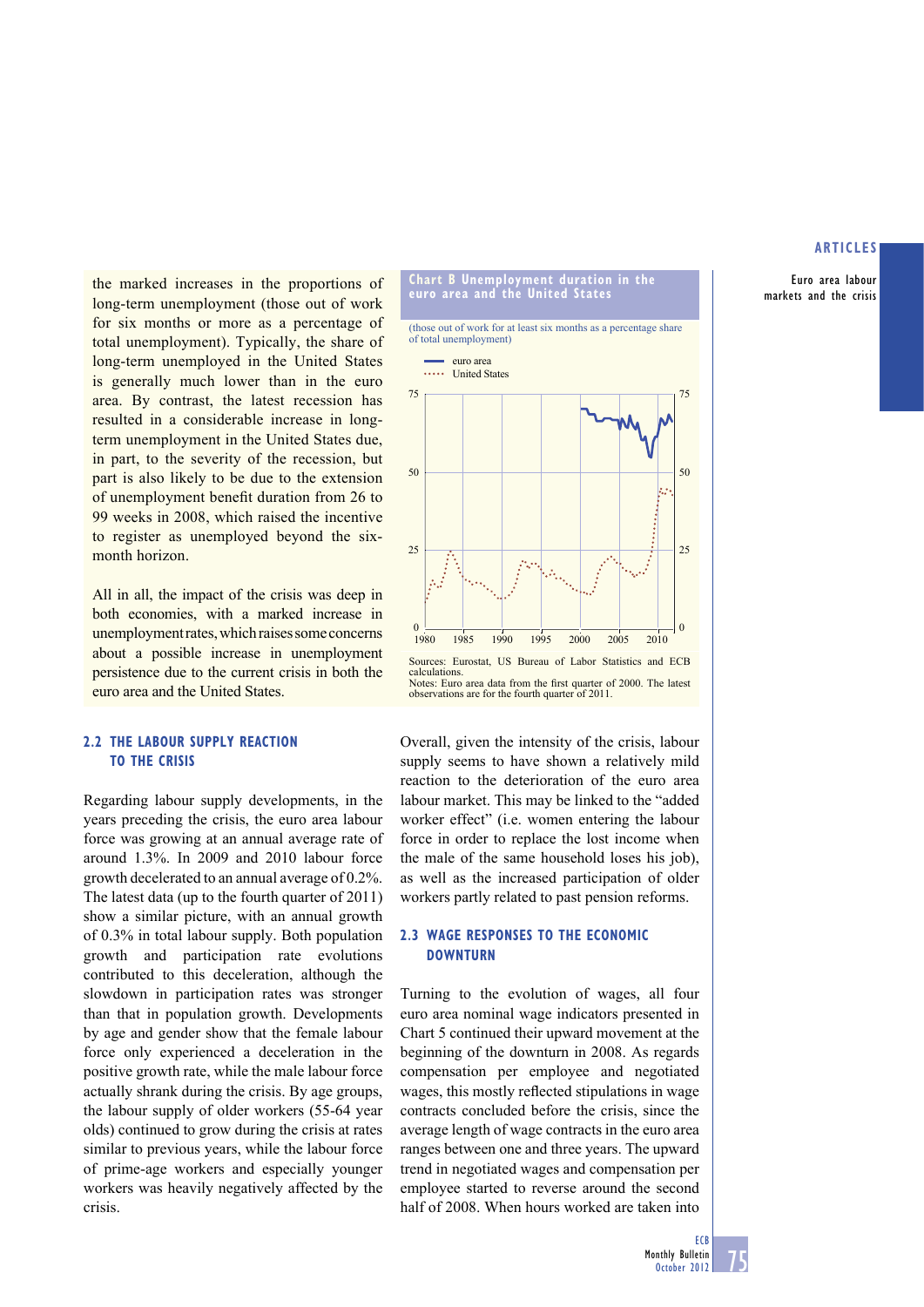

account, the upward movement in labour costs continued until the beginning of 2009. This reflected the downward adjustment in hours worked in some euro area countries.

In terms of labour costs, labour hoarding resulted in a sharp drop in productivity per employee during the recession. As a consequence, unit labour costs increased sharply during the early stages of the recession, and then decelerated in the course of 2009 before falling in 2010 as compensation growth moderated and productivity growth rebounded strongly.

However, taking into account the intensity of the crisis, the wage response in euro area countries appears to have been rather limited. This reflects general downward wage rigidities in the euro area countries.7 Meanwhile, Box 3 gives a different perspective of wage developments by taking into account employment composition effects.

7 See Section 2.4 of "Euro area labour markets and the crisis", *Structural Issues Report*, ECB, September 2012.

#### **Box 3**

### **REAL WAGE EVOLUTION NET OF COMPOSITION EFFECTS IN EMPLOYMENT**

The dynamics of the aggregate wage not only reflect changes in wages of individual workers, but are also influenced by changes in the composition of employment. Composition effects appear to have been particularly important during the most recent recession episode and, in this respect, may also partly explain the limited wage adjustment in the euro area since the start of the crisis. Therefore, this box investigates the relevance of these composition effects in explaining the moderate changes in real wages before and after the recession in five euro area countries, namely Belgium, Germany, France, Italy and Portugal.

The characteristics of the employed have changed in the aftermath of the crisis because many workers with low wages, such as young workers, immigrants and construction workers became unemployed (see Section 2.1). To investigate the effect of this composition change in the wage structure, the changes in the distribution of real wages during the crisis are decomposed into changes due to employees' characteristics and changes due to wages at constant composition.<sup>1</sup> In the chart, the solid blue bar (for each country) displays the observed change in aggregate

<sup>1</sup> To do so, a counterfactual wage density is computed as if the distribution of the chosen characteristics of individuals had stayed the same as in the initial period. For the methodology, see DiNardo, J., Fortin, N. M. and Lemieux, T., "Labour Market Institutions and the Distribution of Wages, 1973-1992: A Semiparametric Approach", *Econometrica*, Vol. 64 (5), September 1996, pp. 1001-44; Chiquiar, D. and Hanson, G., "International Migration, Self-selection, and the Distribution of Wages: Evidence from Mexico and the United States", *Journal of Political Economy*, Vol. 113 (2), April 2005, pp. 239-281; and Machado, J. A. F. and Mata, J., "Counterfactual Decomposition of Changes in Wage Distributions Using Quantile Regression", *Journal of Applied Econometrics*, Vol. 20 (4), 2005, pp. 445-465.

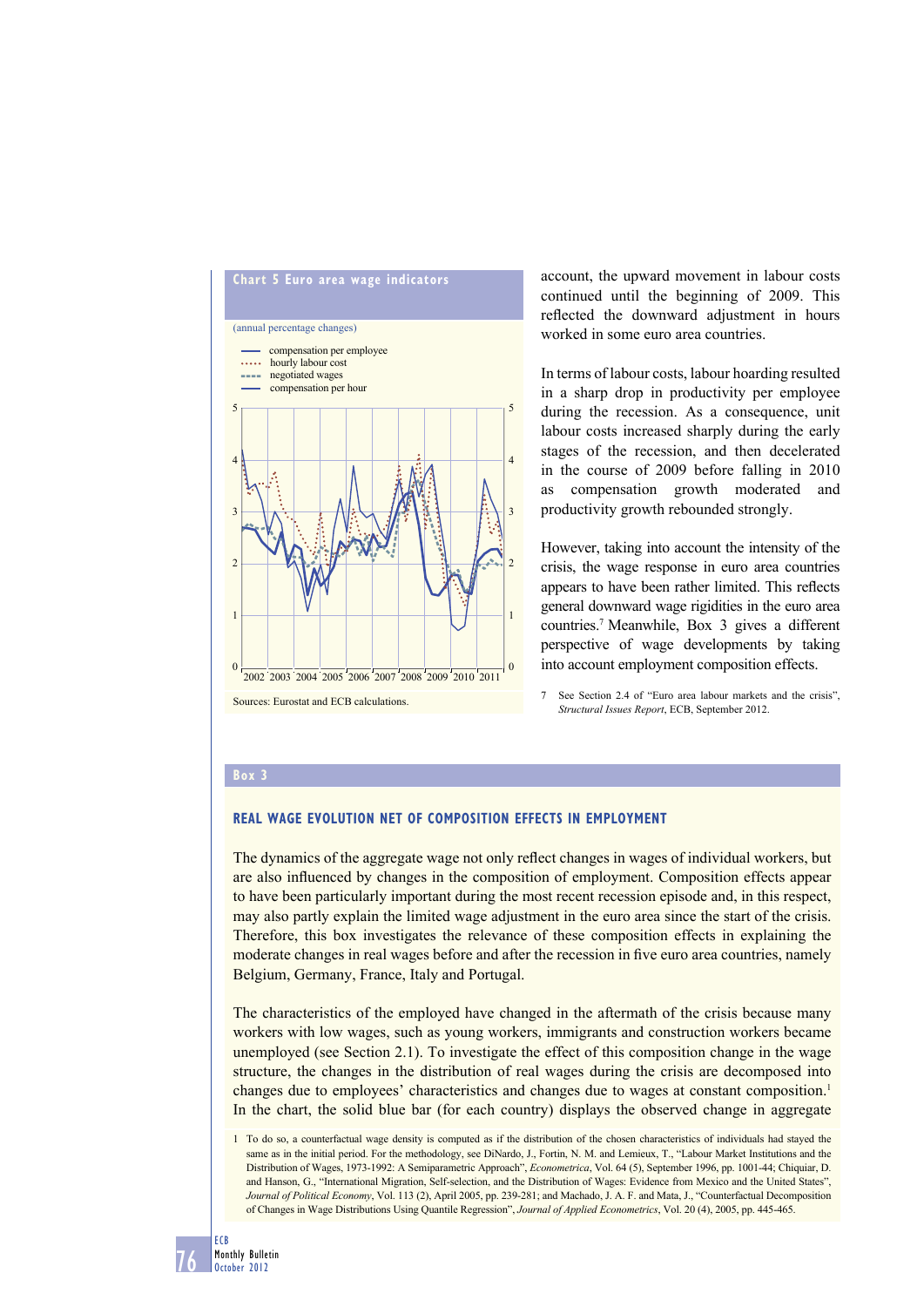Euro area labour markets and the crisis



Sources: Labour Force Survey for France and Italy, GSOEP for Germany, Structure of Earnings Survey for Belgium, Quadros de Pessoal for Portugal and ECB calculations. Note: Countries ordered from highest to lowest according to observed wage change for males.

wages by gender over the crisis period, while the brown bar (price effect) indicates changes which would have occurred if the distribution of education and experience of employees had stayed the same over the period and workers had been paid according to the wage schedule observed at the end of the period. The light blue bar (composition effects) indicates the increase in the wage which would have resulted only from changes in the composition of workers over the period, if wages had stayed at their initial level.

The chart shows that real wages across the entire distribution have increased over the crisis period but, if the composition of employment had remained constant, the mean wage of males would have declined in all five countries except Portugal. For females, the results are similar, although in this case also in Belgium wages increase over the crisis period when composition effects are controlled for. Overall, this analysis suggests that composition effects – i.e. the shift in employment towards higher-paid workers – account for a large proportion of the increase in aggregate real wages over the crisis.2

2. Thus, wage changes may be also reflecting changes in working time and, in particular, they may be affected by the reduction in working time observed in some euro area firms as a reaction to the crisis.

# **3 THE IMPACT OF THE CRISIS ON SOME STRUCTURAL FEATURES OF EURO AREA LABOUR MARKETS**

# **3.1 INCREASING MISMATCH AS A RESULT OF THE CRISIS?**

The rise in euro area unemployment masks large cross-country and sectoral differences in job losses and a major increase in the

proportion of long-term unemployed. One way of investigating the extent to which labour market developments reflect growing signs of mismatch between labour supply and demand is to examine developments in unemployment and job vacancies over time, characterised by the Beveridge curve (see Chart 6, lefthand panel). Typically, this curve exhibits a negative relationship between unemployment and vacancy rates over the course of a business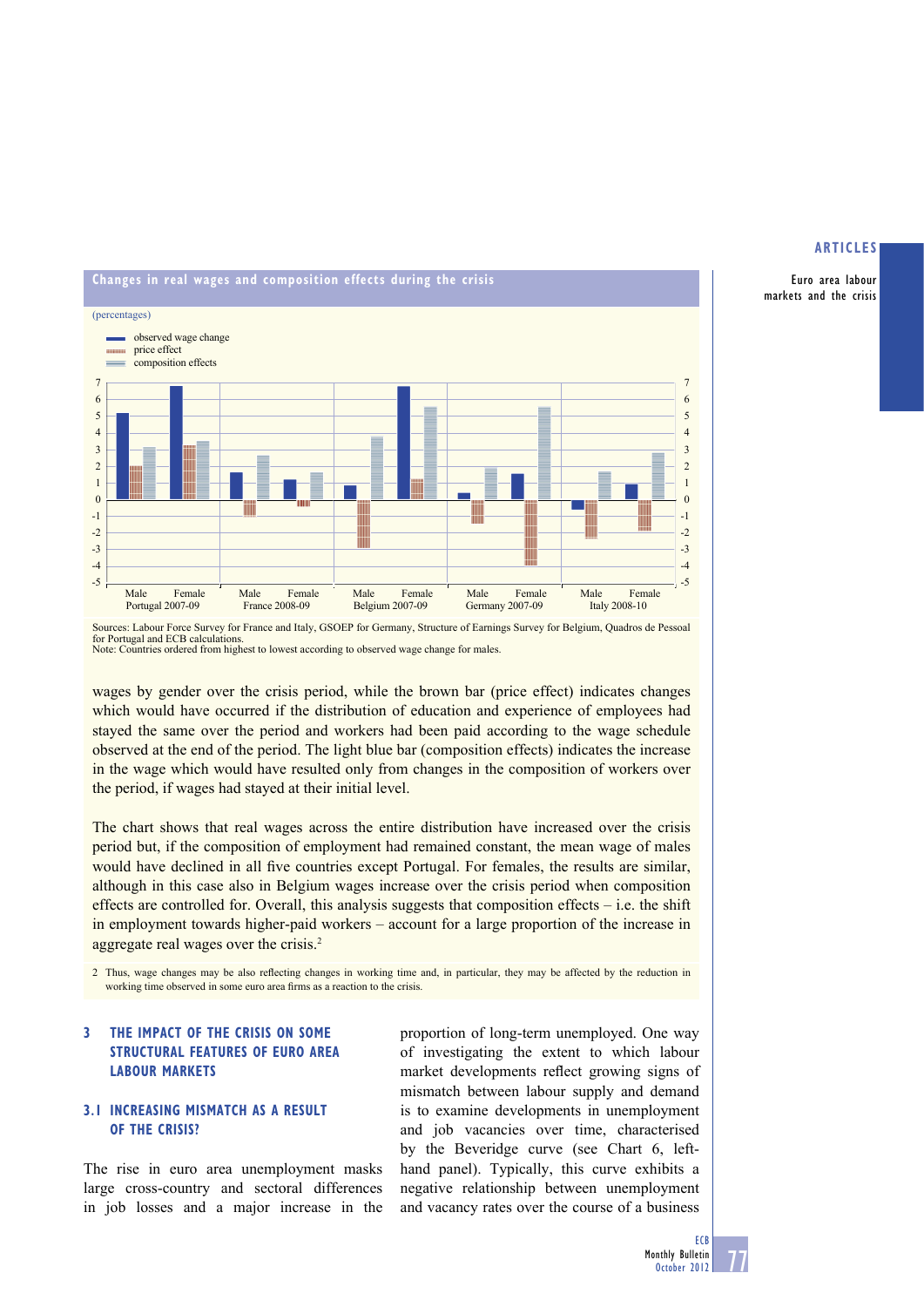

Sources: Eurostat (harmonised euro area unemployment rate, vacancy rate and manufacturing employers' perceptions of labour shortages) and ECB calculations. Note: Labour shortages are shown using a diffusion index.

cycle, tracing the evolution of the economy from expansionary phases to contractions in activity. Shifts in the Beveridge curve – to the right or the left – are suggestive of structural changes in the unemployment/vacancy relationship.

Chart 6 (left-hand panel) shows developments in the aggregate euro area Beveridge curve since the first quarter of 2006 on the basis of new vacancy data available from Eurostat.<sup>8</sup> As the recession took hold, the vacancy rate fell sharply and unemployment increased strongly, represented by a downward movement along the Beveridge curve. Since the onset of the recovery in economic growth, and despite a strong initial increase in vacancy rates in many countries, the euro area unemployment rate has further increased, possibly indicating an outward shift of the Beveridge curve. Chart 6 (right-hand panel) uses a longer time series on labour shortages (as a proxy for vacancies) to trace the evolution of the Beveridge curve. This also suggests that, despite some signs of structural improvements following the launch of EMU, in the aftermath of the most recent recession there

are signs of an outward shift of the aggregate euro area Beveridge curve, indicating that a higher level of unemployment is associated with a given level of vacancies.

The increase in mismatch between the unemployed and vacancies may be partly related to an increasing discrepancy between the skills of those unemployed and the requirements of new jobs. These mismatches can hinder the reallocation of the labour force and therefore may increase structural unemployment and push down potential growth. A skill mismatch index is computed to assess the extent of skill mismatches in euro area countries by taking the difference between skill demand and supply using EU Labour Force Survey data for the period 1998-2010. Chart 7 shows the skill mismatch index for the euro area as a whole computed at three different levels of aggregation. It shows

8 See "The euro area job vacancy rate: a new statistical series", *Monthly Bulletin*, ECB, October 2010. A number of issues remain with regard to the cross-country comparability of the data and statistical discrepancies in the compilation of the national series which underlie the euro area aggregate.

78 ECB Monthly Bulletin October 2012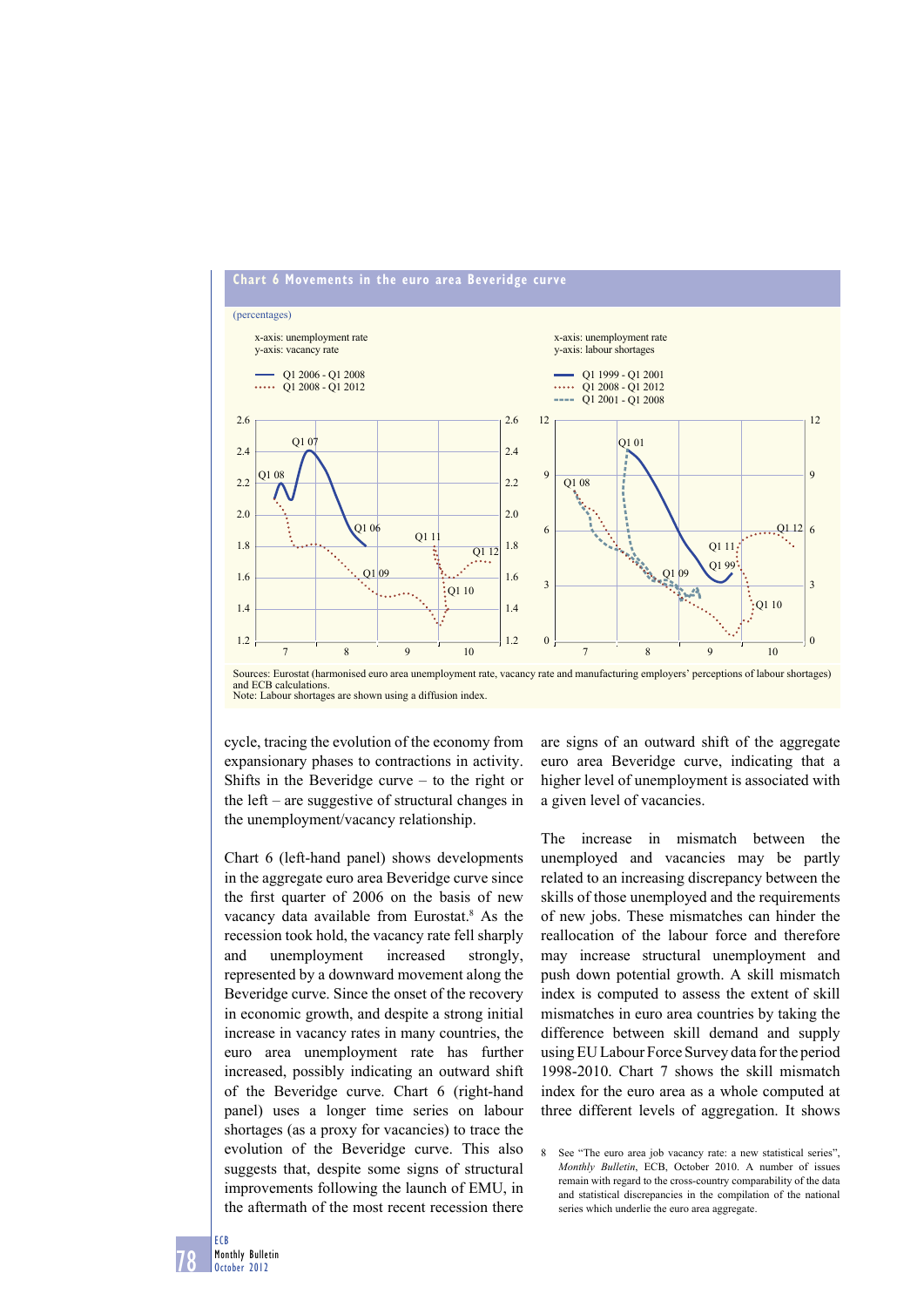Euro area labour markets and the crisis





Sources: EU Labour Force Survey and ECB calculations. Notes: Skill demand proxied by educational attainment of the employed and skill supply by educational attainment of the labour force. The euro area index is constructed by using the aggregate skill distributions of labour demand and supply at the euro area level. The country index is constructed by aggregating 16 skill mismatch indices computed using country-level skill distributions. Finally, the regions index is the aggregation of the skill mismatch indices computed at the regional level.

a strong increase during the crisis period, signalling a substantial intensification of labour market mismatch problems.<sup>9</sup>

# **3.2 STRUCTURAL UNEMPLOYMENT DEVELOPMENTS**

Additional evidence of the impact of the crisis on the structural features of euro area labour markets can be obtained by looking at available estimates of the NAIRU (non-accelerating inflation rate of unemployment) or structural unemployment in euro area countries. In particular, using IMF, European Commission and OECD estimates, Chart 8 shows the recent evolution of NAIRU estimates for the euro area. These estimates show a downward trend prior to the beginning of the crisis, followed by an increase over 2007-11.

Regarding the factors driving these developments, the evidence seems to indicate the presence of hysteresis effects in unemployment





7

8

 $\epsilon$ 

developments in the euro area. One of the main operating channels is via changes in longterm unemployment, which depicts strong and significant correlations with structural unemployment.

Identifying the factors behind hysteresis poses a challenging task given the wide range of institutional features across countries. A statistically significant correlation of NAIRU developments with the above indicators of skill mismatch is found, while a statistically significant positive relationship between the NAIRU and the gap between the youth unemployment rate and the unemployment rate for the rest of the labour force is also evident.<sup>10</sup>

7 8

 $\overline{a}$ 

<sup>9</sup> Regarding individual countries' results, the skill mismatch index has increased sharply in those labour markets severely affected by housing booms, such as in Estonia, Ireland and Spain. For more details, see "Euro area labour markets and the crisis". *Structural Issues Report*, ECB, September 2012.

<sup>10</sup> For further details, see "Euro area labour markets and the crisis", *Structural Issues Report*, ECB, September 2012.